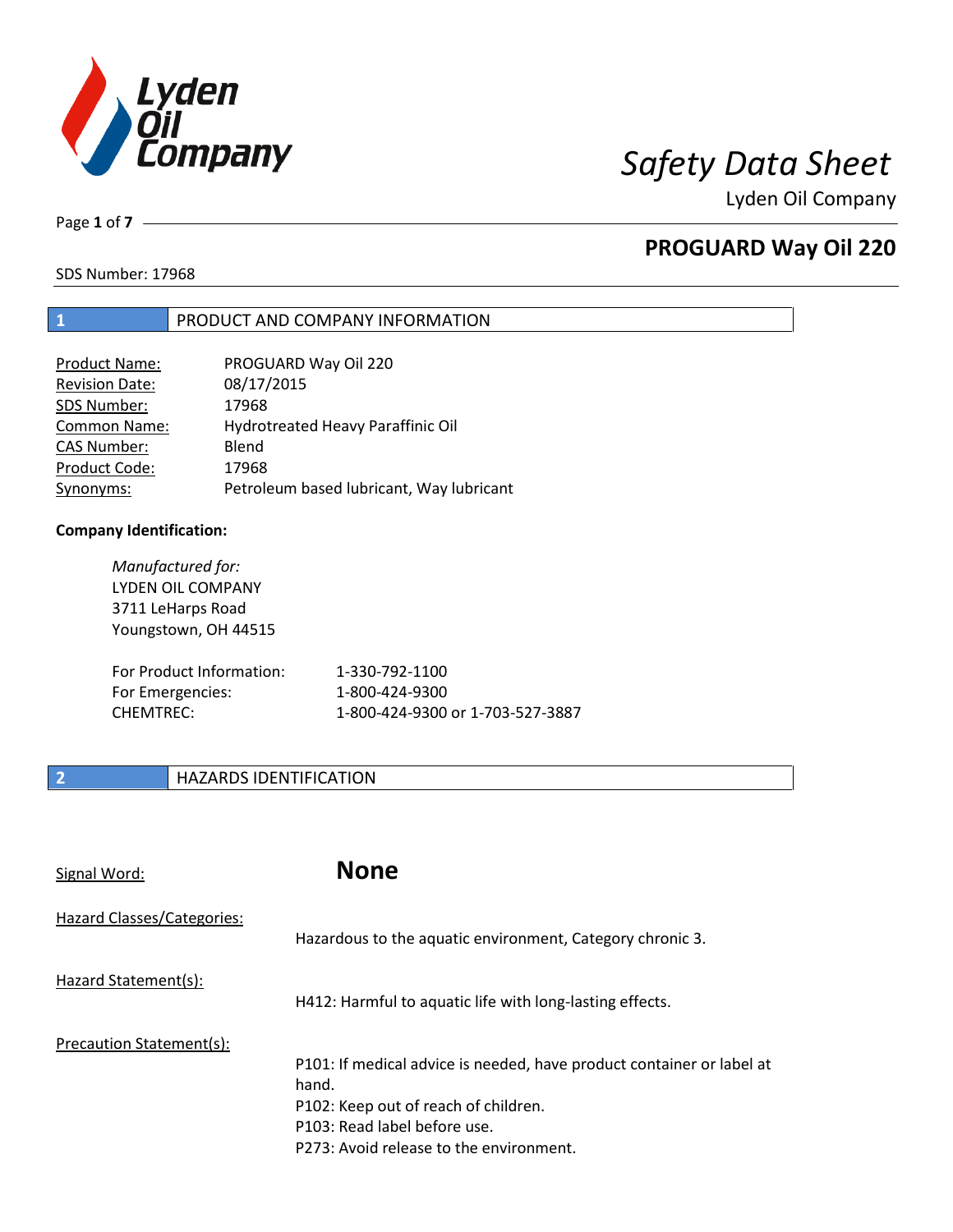

Lyden Oil Company

Page **2** of **7**

# **PROGUARD Way Oil 220**

SDS Number: 17968

Other Hazard Statement(s):

Repeated exposure may cause skin dryness or cracking.

|  | COMPOSITION / INFORMATION ON INGREDIENTS |
|--|------------------------------------------|
|--|------------------------------------------|

Ingredients:

 $\overline{\phantom{a}}$ 

*Mixture of the substances listed below with nonhazardous additions.*

| <b>Chemical Name</b>                                      | <b>CAS Number</b> | Percentage |
|-----------------------------------------------------------|-------------------|------------|
| Distillates (petroleum), solvent-dewaxed heavy paraffinic | 64742-65-0        | >96        |
| Additives                                                 | N/A               | <4         |

*\*Any concentration shown as a range is to protect confidentiality or is due to batch variation.*

| $\vert$ 4 | <b>MEASURES</b><br>, FIRST<br>AIL |
|-----------|-----------------------------------|
|           |                                   |

## Description of First Aid Measures:

| Inhalation:   | If symptoms develop, move victim to fresh air. If symptoms persist,<br>obtain medical attention.                  |
|---------------|-------------------------------------------------------------------------------------------------------------------|
| Skin Contact: | Wash with soap and water. Remove contaminated clothing and wash<br>before reuse. Get medical attention if needed. |
| Eye Contact:  | Rinse opened eye for several minutes under running water. If<br>symptoms persist, consult medical attention.      |
| Ingestion:    | Rinse mouth with water. If symptoms develop, obtain medical<br>attention.                                         |

Symptoms and Effects, both acute and delayed:

No further relevent data available.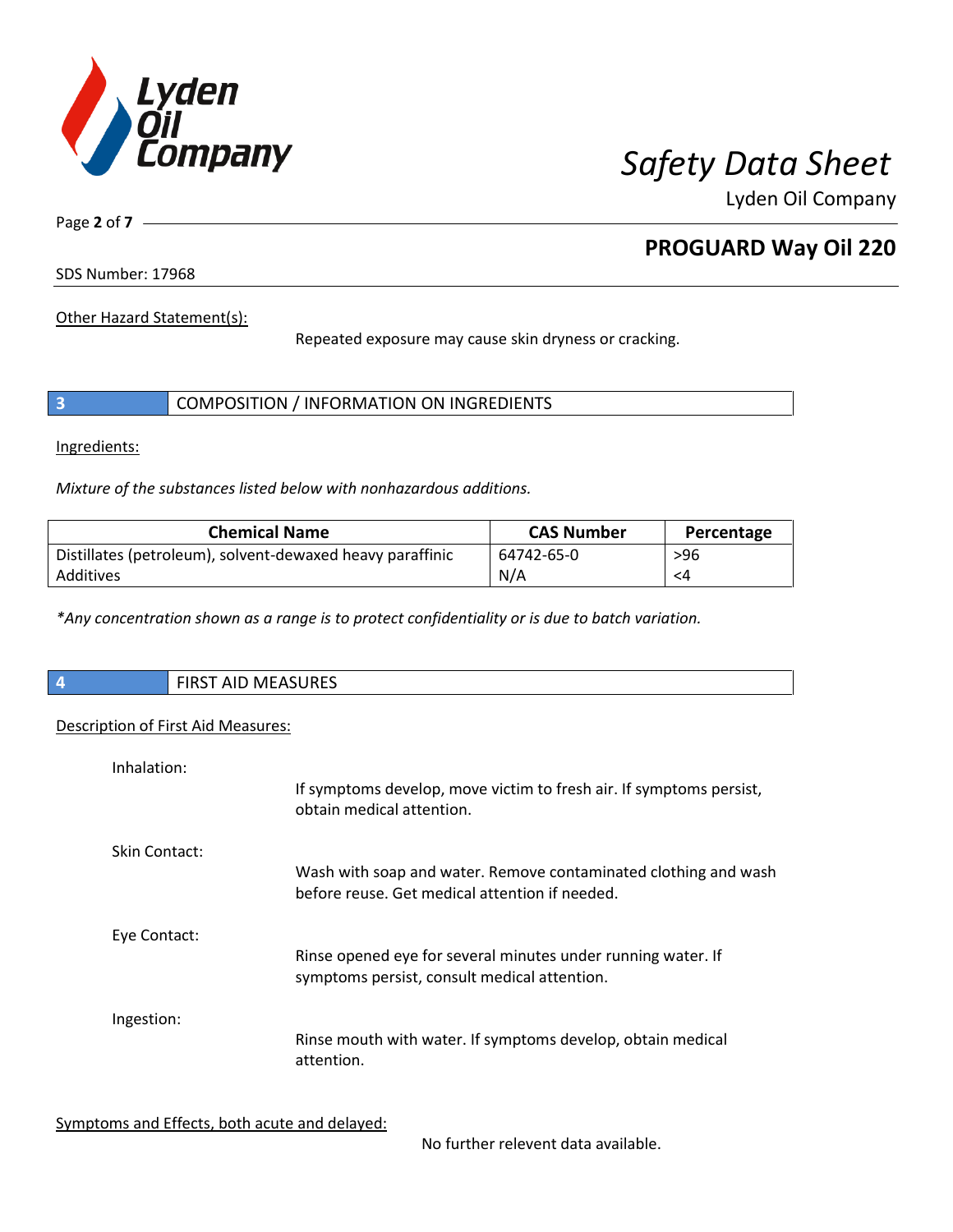

Lyden Oil Company

| SDS Number: 17968 |  |
|-------------------|--|
|-------------------|--|

Page **3** of **7**

Recommended Actions:

Treat symptomatically. Call a doctor or poison control center for guidance.

| <b>FIRE FIGHTING MEASURES</b><br>5                    |                                                                                                                                                                                                   |
|-------------------------------------------------------|---------------------------------------------------------------------------------------------------------------------------------------------------------------------------------------------------|
| Recommended Fire-Extinguishing Equipment:             | Use dry powder, foam, or carbon dioxide fire<br>extinguishers. Water may be ineffective in fighting<br>an oil fire unless used by experienced fire fighters.                                      |
| Possible Hazards During a Fire:                       | Hazardous combustion products may include: A<br>complex mixture of airborne solid and liquid<br>particulates and gases (smoke). Carbon monoxide.<br>Unidentified organic and inorganic compounds. |
| <b>Recommendations to Firefighters:</b>               | No special measures required.                                                                                                                                                                     |
| $6\phantom{1}6$<br><b>ACCIDENTAL RELEASE MEASURES</b> |                                                                                                                                                                                                   |
| <b>Personal Precautions:</b>                          | Avoid contact with skin, eyes, and clothing.<br>Keep away from sources of ignition.                                                                                                               |
| <b>Emergency Procedures:</b>                          | Contain spilled material, collect in suitable and<br>properly labled containers.                                                                                                                  |
| <b>Environmental Precautions:</b>                     | Do not allow to reach sewage system or any water<br>course.<br>Do not allow to enter ground waters.                                                                                               |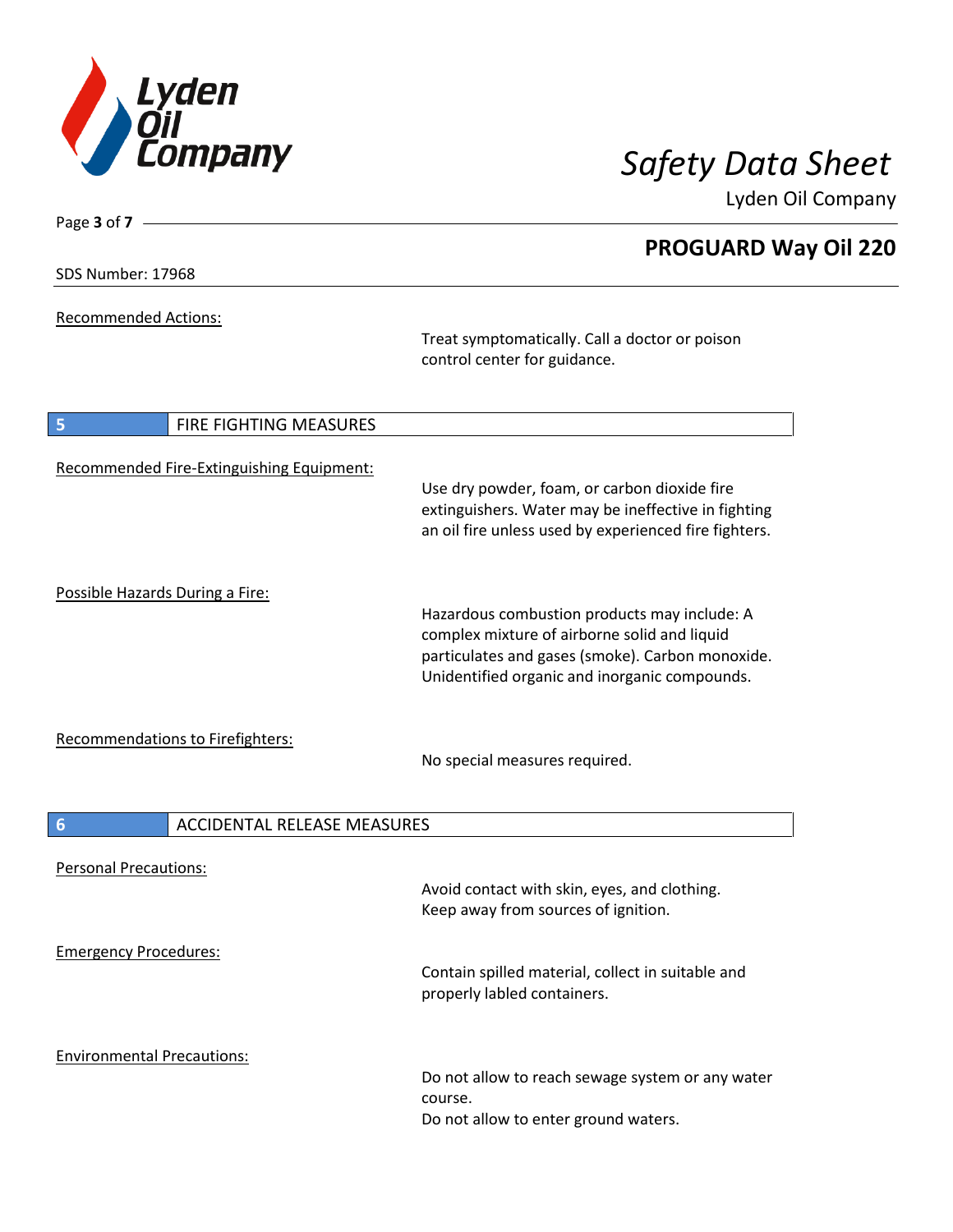

Lyden Oil Company

SDS Number: 17968

Page **4** of **7**

Cleanup Procedures:

Pick up excess with inert absorbant material.

|                              | <b>HANDLING AND STORAGE</b> |
|------------------------------|-----------------------------|
|                              |                             |
| <b>Handling Precautions:</b> |                             |

Handle with care and avoid spillage on the floor. Do not cut, weld, drill, grind, braze, or solder container.

Storage Requirements:

Keep container tightly sealed. Keep away from sources of ignition.

## **8** EXPOSURE CONTROLS / PERSONAL PROTECTION

### Exposure Limits:

-64742-65-0 Distillates (petroleum), solvent-dewaxed heavy paraffinic (>96%):

ACGIH TLV – Long-term value: 5mg/m<sup>3</sup> OSHA PEL - Long-term value: 5mg/m<sup>3</sup>

### Engineering Controls:

All ventilation should be designed in accordance with OSHA standard (29 CFR 1910.94).

Personal Protective Equipment:

Wash hands before breaks and at the end of work. Use safety glasses and gloves.

### **9** PHYSICAL AND CHEMICAL PROPERTIES

Physical State: Liquid

Color: Dark amber Odor: Data not available Odor Threshold: Data not available pH: Data not available Melting Point: Data not available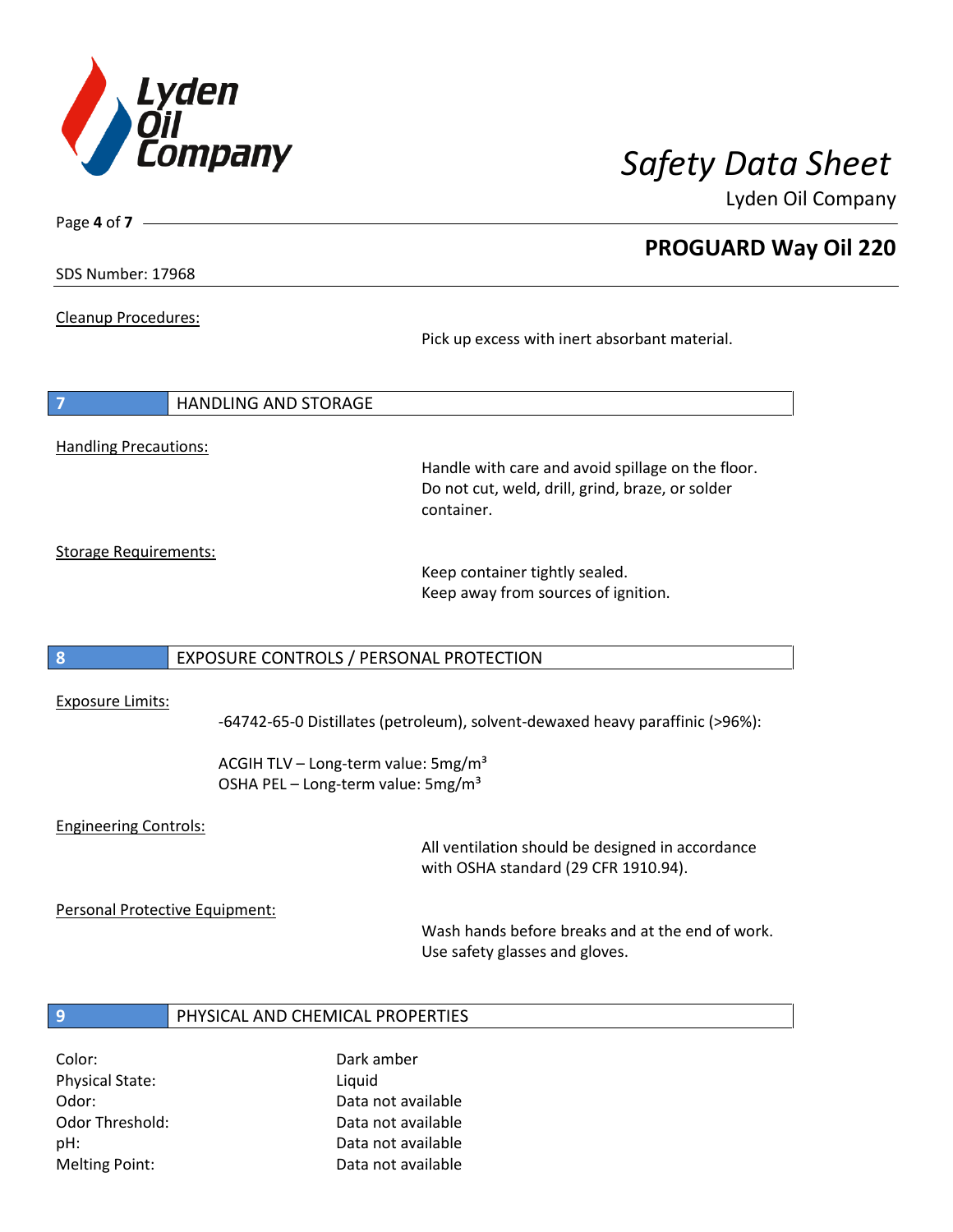

Lyden Oil Company

### SDS Number: 17968

Page **5** of **7**

| <b>Boiling Point:</b>         |
|-------------------------------|
| <b>Boiling Range:</b>         |
| Flash Point:                  |
| <b>Evaporation Rate:</b>      |
| Flammability:                 |
| Flammability Limits:          |
| Vapor Pressure:               |
| Vapor Density:                |
| <b>Relative Density:</b>      |
| Solubilities:                 |
| <b>Partition Coefficient:</b> |
| Auto-Ignition Temperature:    |
| Decomposition Temperature:    |
| Viscosity:                    |

 $>425^\circ$  F Data not available 215.6° C / 420.1° F (COC Method) Data not available Data not available Data not available Data not available Data not available 0.87 (where water =  $1$ ) Insoluble in water Data not available Data not available Data not available 220 mm<sup>2</sup>/sec (kinematic at 40° C)

# **10** STABILITY AND REACTIVITY Stability: Stable under normal conditions. Reactivity: Not reactive under normal conditions.

direct sunlight.

Conditions to Avoid:

Hazardous Reactions:

Incompatible Materials:

Decomposition Products:

Hazardous decomposition products are not expected to form.

No further relevant information available.

Extreme temperature, sparks, open flame, and

No known hazardous reactions.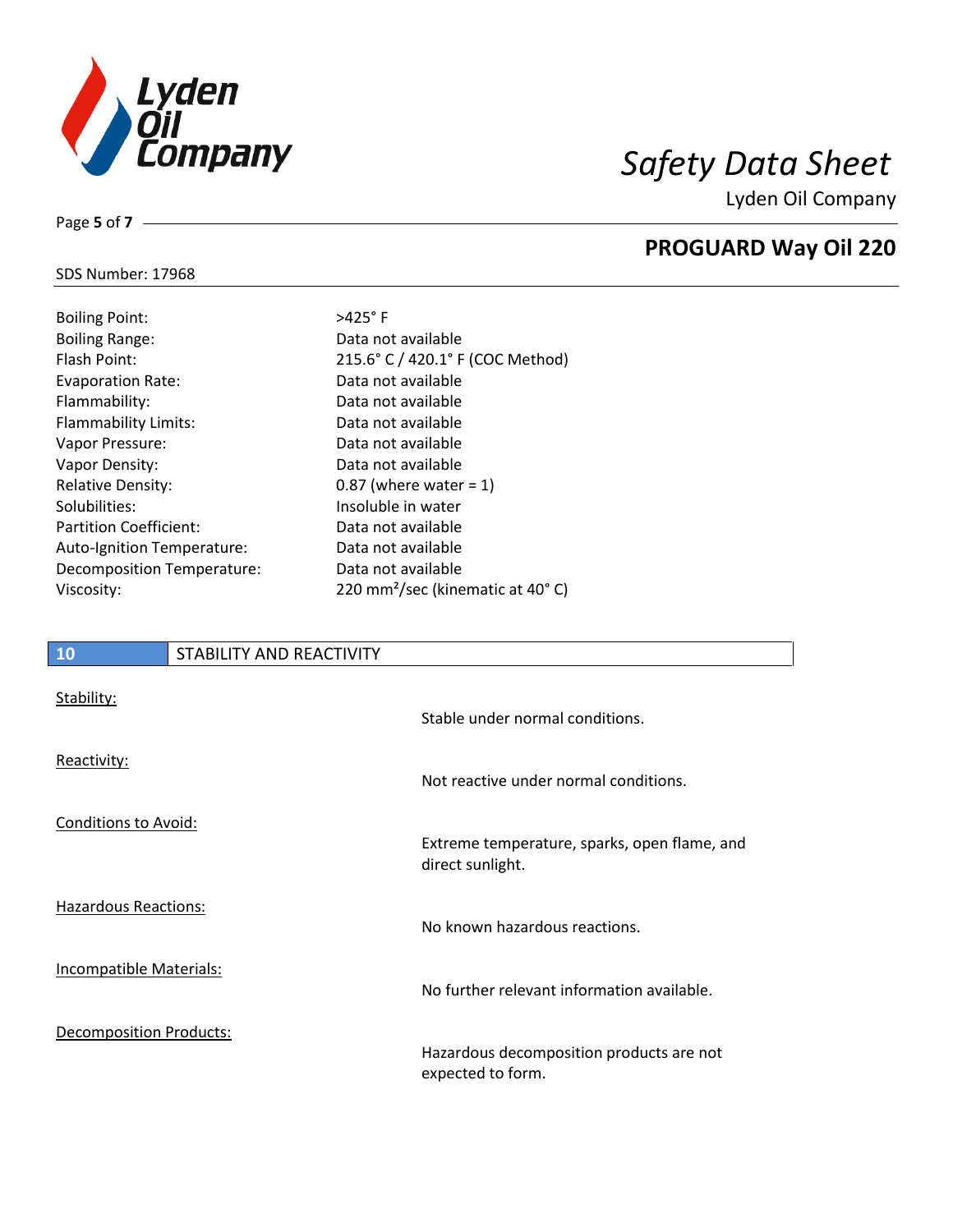

Lyden Oil Company

SDS Number: 17968

| <b>11</b><br><b>TOXICOLOGICAL INFORMATION</b>                                      |                                                                                                                           |
|------------------------------------------------------------------------------------|---------------------------------------------------------------------------------------------------------------------------|
| Routes of Exposure:                                                                |                                                                                                                           |
|                                                                                    | Skin and eye contact are the primary routes of<br>exposure although exposure may occur following<br>accidental ingestion. |
| <b>Exposure Effects:</b>                                                           | Repeated skin contact may cause dermatitis or an<br>oil acne.                                                             |
| <b>Measures of Toxicity:</b>                                                       | No test data available.                                                                                                   |
| Carcinogenic/Mutagenic Precautions:                                                | Non-carcinogenic and not expected to be<br>mutagentic.                                                                    |
| 12<br><b>ECOLOGICAL INFORMATION</b>                                                |                                                                                                                           |
| <b>Ecological Precautions:</b>                                                     | Avoid exposing to the environment.                                                                                        |
| <b>Ecological Effects:</b><br>No specific environmental or aquatic data available. |                                                                                                                           |
| <b>13</b><br><b>DISPOSAL CONSIDERATIONS</b>                                        |                                                                                                                           |
| Disposal Methods:                                                                  | Dispose of waste material in accordance with all<br>local, state, and federal requirements.                               |
| <b>Disposal Containers:</b>                                                        | Use properly approved container for disposal.                                                                             |
| <b>Special Precautions:</b>                                                        | Do not flush to surface waters or drains.                                                                                 |

Page **6** of **7**